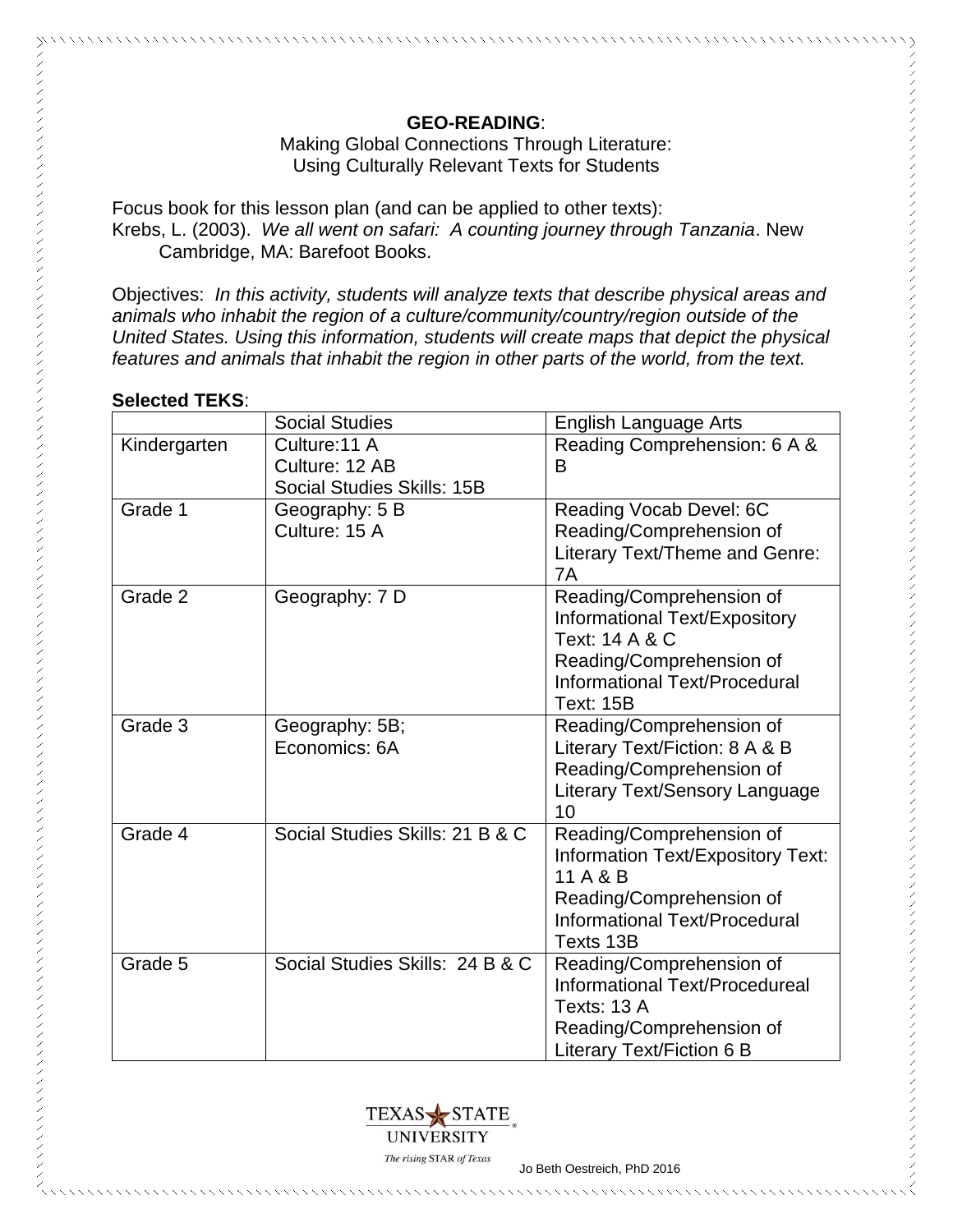| Grade 6 | Geography: 4 C | Reading/Comprehension of         |  |
|---------|----------------|----------------------------------|--|
|         |                | <b>Literary Text/Fiction 6 A</b> |  |
| Grade 7 | History: 7 F   | Reading/Comprehension of         |  |
|         |                | Literary Text/Theme and Genre.   |  |
|         |                | 3 <sup>C</sup>                   |  |
| Grade 9 | Geography: 9 B | Reading/Comprehension of         |  |
|         |                | Literary Text/Theme and Genre 2  |  |
|         |                | C                                |  |

# **ELPS**: (4) Cross-curricular second language acquisition/reading G

**Vocabulary**: Serengeti, wildebeests, safari,and acacia tree

# **Teaching Strategy**:

- *1.* Divide students into **pairs** or up to four by reading level, or appropriate grouping,
- *2.* Each group will have a reader and 3 illustrators to complete their sketch maps (you can have each student read the book and complete sketch maps individually). The reader can also participate in the illustrations. \*Note: *Teachers can read the book aloud to their students for this plan too (sitting in a circle, bunched up like bananas, etc.).*
- *3.* Provide each group with a world map.
- *4.* Have students locate their city, state, country as well as information related to the global connection (ex. For this story: United States and Tanzania). \*Note: for younger students, the teacher may need to guide students with this activity (either using projected maps, or an oversized map on the floor or desk top).
- *5.* Have students locate the map scale on the world map. Using the map scale, have students determine how long the border is between the United States and Tanzania. (They can guesstimate too before they actually complete this task).
- *6.* Ask students if they know anything about the country of Tanzania. Teachers can share a few facts about Tanzania: Over 120 languages are spoken in Tanzania; Mt. Kilimanjaro, the largest mountain in Africa is in Tanzania; and it is home to the largest crab in the world, the coconut crab.
- *7.* Distribute the book *We all went on safari: A counting journey through Tanzania.*
- *8.* Have a student (or students) read the book aloud. As the students read the book, make certain they identify the characters, where they live, how their physical landscape is different or similar to their own based on the illustrations.
- *9.* After the reading, distribute oversized sheets of paper, posterboards, etc., markers, etc., and have the students sketch map the story. For example, in the students could draw the landscape or one or two of the animals or one of the identified characters who were counting. They could draw a sequence of events that occurred in the book (How the group counted and came upon different physical features, etc.).
- *10.*Once the **sketch maps** are completed, have each group post and share their maps. You could also do a **carousel walk, around the world**, (mall walk, etc.)



The rising STAR of Texas<br>Jo Beth Oestreich, PhD 2016

,,,,,,,,,,,,,,,,,,,,,,,,,,,,,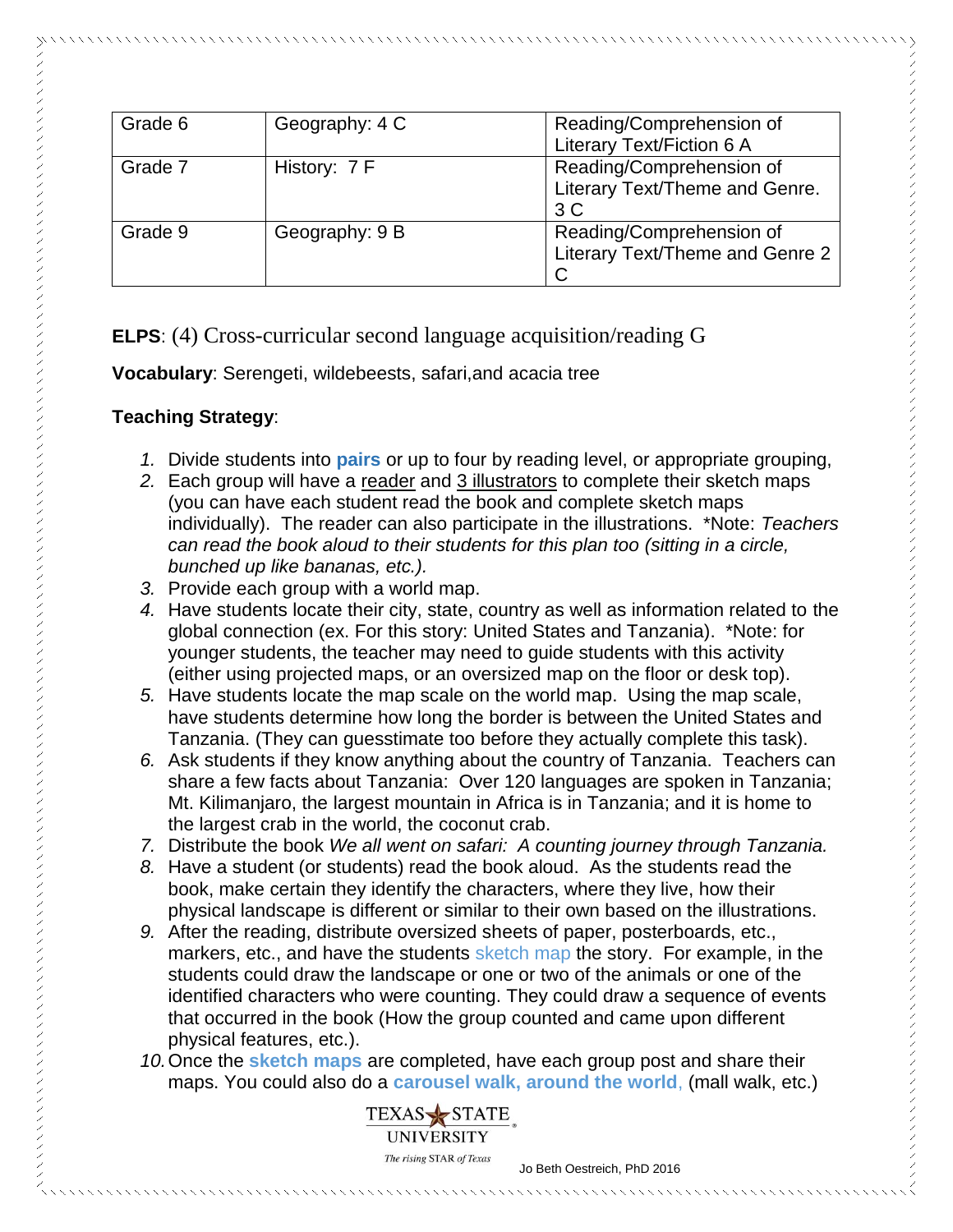and have students interpret and describe what they think the other stories were about, etc.

NOTE: for vocabulary, you can use this at the beginning of the lesson to determine **prior-knowledge**, etc. and then springboard to explain what the terms mean and how they relate to the book.

**Extensions**: Students can create country cards related to facts, things they learned from their stories. They can create comparison charts of all the books read too. They could discuss how the characters were good citizens.

### **Suggested Resources**:

- Create oversized images of the main characters from the books. An example is provided from the book.
- Bring artifacts from the selected places described in the book.

### Web sources:

Fun Facts about Tanzania

[http://www.sciencekids.co.nz/sciencefacts/countries/Tanzania.html](http://www.sciencekids.co.nz/sciencefacts/countries/mexico.html)

<https://africabridge.org/2012/06/10-fun-facts-about-tanzania/>

### Web images:

<http://www.infoplease.com/country/tanzania.html>

<http://travel.nationalgeographic.com/travel/countries/tanzania-facts/>

[https://www.google.com/imgres?imgurl=http://t1.gstatic.com/images%3Fq%3Dtbn:ANd9](https://www.google.com/imgres?imgurl=http://t1.gstatic.com/images%3Fq%3Dtbn:ANd9GcQEfEey-QlRWTcURve1eEd_qwukpgjHRJ71EAZoe0QhXp52e0HD&imgrefurl=http://books.google.com/books/about/We_All_Went_on_Safari.html%3Fid%3DJ_uSUMd0XSMC%26source%3Dkp_cover&h=689&w=637&tbnid=Ha-Nh1fV7hso5M:&tbnh=160&tbnw=147&docid=Yqilg3Ev-3lMfM&itg=1&usg=__L3I7jHDv2sS4wMHka0zUTMEKO-A=&sa=X&ved=0ahUKEwis6pTI-NXPAhUI2IMKHbcCD78Q_B0IoQEwDg) [GcQEfEey-](https://www.google.com/imgres?imgurl=http://t1.gstatic.com/images%3Fq%3Dtbn:ANd9GcQEfEey-QlRWTcURve1eEd_qwukpgjHRJ71EAZoe0QhXp52e0HD&imgrefurl=http://books.google.com/books/about/We_All_Went_on_Safari.html%3Fid%3DJ_uSUMd0XSMC%26source%3Dkp_cover&h=689&w=637&tbnid=Ha-Nh1fV7hso5M:&tbnh=160&tbnw=147&docid=Yqilg3Ev-3lMfM&itg=1&usg=__L3I7jHDv2sS4wMHka0zUTMEKO-A=&sa=X&ved=0ahUKEwis6pTI-NXPAhUI2IMKHbcCD78Q_B0IoQEwDg)

[QlRWTcURve1eEd\\_qwukpgjHRJ71EAZoe0QhXp52e0HD&imgrefurl=http://books.googl](https://www.google.com/imgres?imgurl=http://t1.gstatic.com/images%3Fq%3Dtbn:ANd9GcQEfEey-QlRWTcURve1eEd_qwukpgjHRJ71EAZoe0QhXp52e0HD&imgrefurl=http://books.google.com/books/about/We_All_Went_on_Safari.html%3Fid%3DJ_uSUMd0XSMC%26source%3Dkp_cover&h=689&w=637&tbnid=Ha-Nh1fV7hso5M:&tbnh=160&tbnw=147&docid=Yqilg3Ev-3lMfM&itg=1&usg=__L3I7jHDv2sS4wMHka0zUTMEKO-A=&sa=X&ved=0ahUKEwis6pTI-NXPAhUI2IMKHbcCD78Q_B0IoQEwDg) [e.com/books/about/We\\_All\\_Went\\_on\\_Safari.html%3Fid%3DJ\\_uSUMd0XSMC%26sour](https://www.google.com/imgres?imgurl=http://t1.gstatic.com/images%3Fq%3Dtbn:ANd9GcQEfEey-QlRWTcURve1eEd_qwukpgjHRJ71EAZoe0QhXp52e0HD&imgrefurl=http://books.google.com/books/about/We_All_Went_on_Safari.html%3Fid%3DJ_uSUMd0XSMC%26source%3Dkp_cover&h=689&w=637&tbnid=Ha-Nh1fV7hso5M:&tbnh=160&tbnw=147&docid=Yqilg3Ev-3lMfM&itg=1&usg=__L3I7jHDv2sS4wMHka0zUTMEKO-A=&sa=X&ved=0ahUKEwis6pTI-NXPAhUI2IMKHbcCD78Q_B0IoQEwDg) [ce%3Dkp\\_cover&h=689&w=637&tbnid=Ha-](https://www.google.com/imgres?imgurl=http://t1.gstatic.com/images%3Fq%3Dtbn:ANd9GcQEfEey-QlRWTcURve1eEd_qwukpgjHRJ71EAZoe0QhXp52e0HD&imgrefurl=http://books.google.com/books/about/We_All_Went_on_Safari.html%3Fid%3DJ_uSUMd0XSMC%26source%3Dkp_cover&h=689&w=637&tbnid=Ha-Nh1fV7hso5M:&tbnh=160&tbnw=147&docid=Yqilg3Ev-3lMfM&itg=1&usg=__L3I7jHDv2sS4wMHka0zUTMEKO-A=&sa=X&ved=0ahUKEwis6pTI-NXPAhUI2IMKHbcCD78Q_B0IoQEwDg)

[Nh1fV7hso5M:&tbnh=160&tbnw=147&docid=Yqilg3Ev-](https://www.google.com/imgres?imgurl=http://t1.gstatic.com/images%3Fq%3Dtbn:ANd9GcQEfEey-QlRWTcURve1eEd_qwukpgjHRJ71EAZoe0QhXp52e0HD&imgrefurl=http://books.google.com/books/about/We_All_Went_on_Safari.html%3Fid%3DJ_uSUMd0XSMC%26source%3Dkp_cover&h=689&w=637&tbnid=Ha-Nh1fV7hso5M:&tbnh=160&tbnw=147&docid=Yqilg3Ev-3lMfM&itg=1&usg=__L3I7jHDv2sS4wMHka0zUTMEKO-A=&sa=X&ved=0ahUKEwis6pTI-NXPAhUI2IMKHbcCD78Q_B0IoQEwDg)[3lMfM&itg=1&usg=\\_\\_L3I7jHDv2sS4wMHka0zUTMEKO-](https://www.google.com/imgres?imgurl=http://t1.gstatic.com/images%3Fq%3Dtbn:ANd9GcQEfEey-QlRWTcURve1eEd_qwukpgjHRJ71EAZoe0QhXp52e0HD&imgrefurl=http://books.google.com/books/about/We_All_Went_on_Safari.html%3Fid%3DJ_uSUMd0XSMC%26source%3Dkp_cover&h=689&w=637&tbnid=Ha-Nh1fV7hso5M:&tbnh=160&tbnw=147&docid=Yqilg3Ev-3lMfM&itg=1&usg=__L3I7jHDv2sS4wMHka0zUTMEKO-A=&sa=X&ved=0ahUKEwis6pTI-NXPAhUI2IMKHbcCD78Q_B0IoQEwDg)[A=&sa=X&ved=0ahUKEwis6pTI-NXPAhUI2IMKHbcCD78Q\\_B0IoQEwDg](https://www.google.com/imgres?imgurl=http://t1.gstatic.com/images%3Fq%3Dtbn:ANd9GcQEfEey-QlRWTcURve1eEd_qwukpgjHRJ71EAZoe0QhXp52e0HD&imgrefurl=http://books.google.com/books/about/We_All_Went_on_Safari.html%3Fid%3DJ_uSUMd0XSMC%26source%3Dkp_cover&h=689&w=637&tbnid=Ha-Nh1fV7hso5M:&tbnh=160&tbnw=147&docid=Yqilg3Ev-3lMfM&itg=1&usg=__L3I7jHDv2sS4wMHka0zUTMEKO-A=&sa=X&ved=0ahUKEwis6pTI-NXPAhUI2IMKHbcCD78Q_B0IoQEwDg)



The rising STAR of Texas<br>Jo Beth Oestreich, PhD 2016